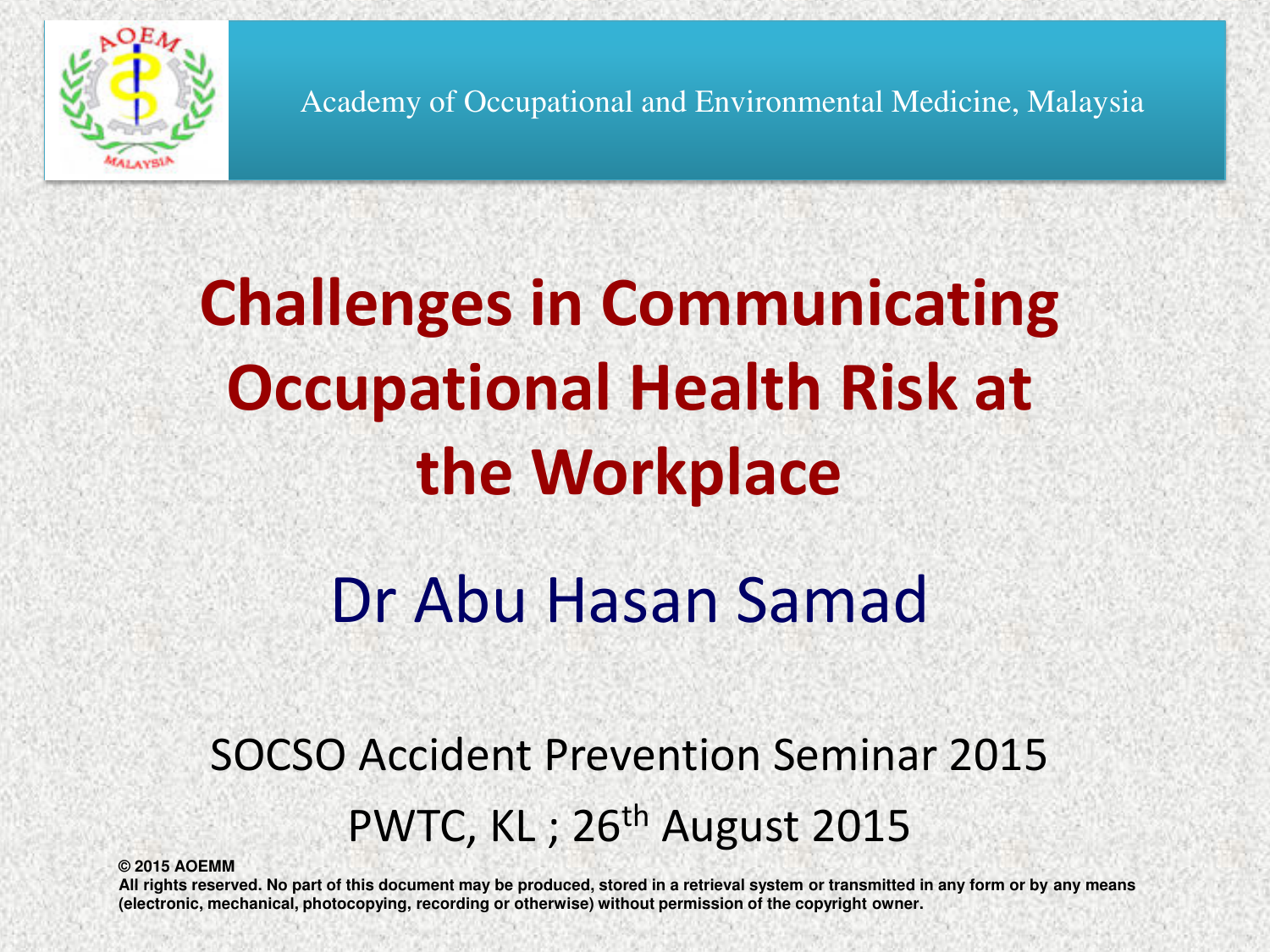# **Outline**

- Introduction
- Risk perception
- Factors affecting risk perception
	- What is risk communication?
	- Why communicate risk?
	- When communicate risk?
	- Issues & challenges
	- Conclusion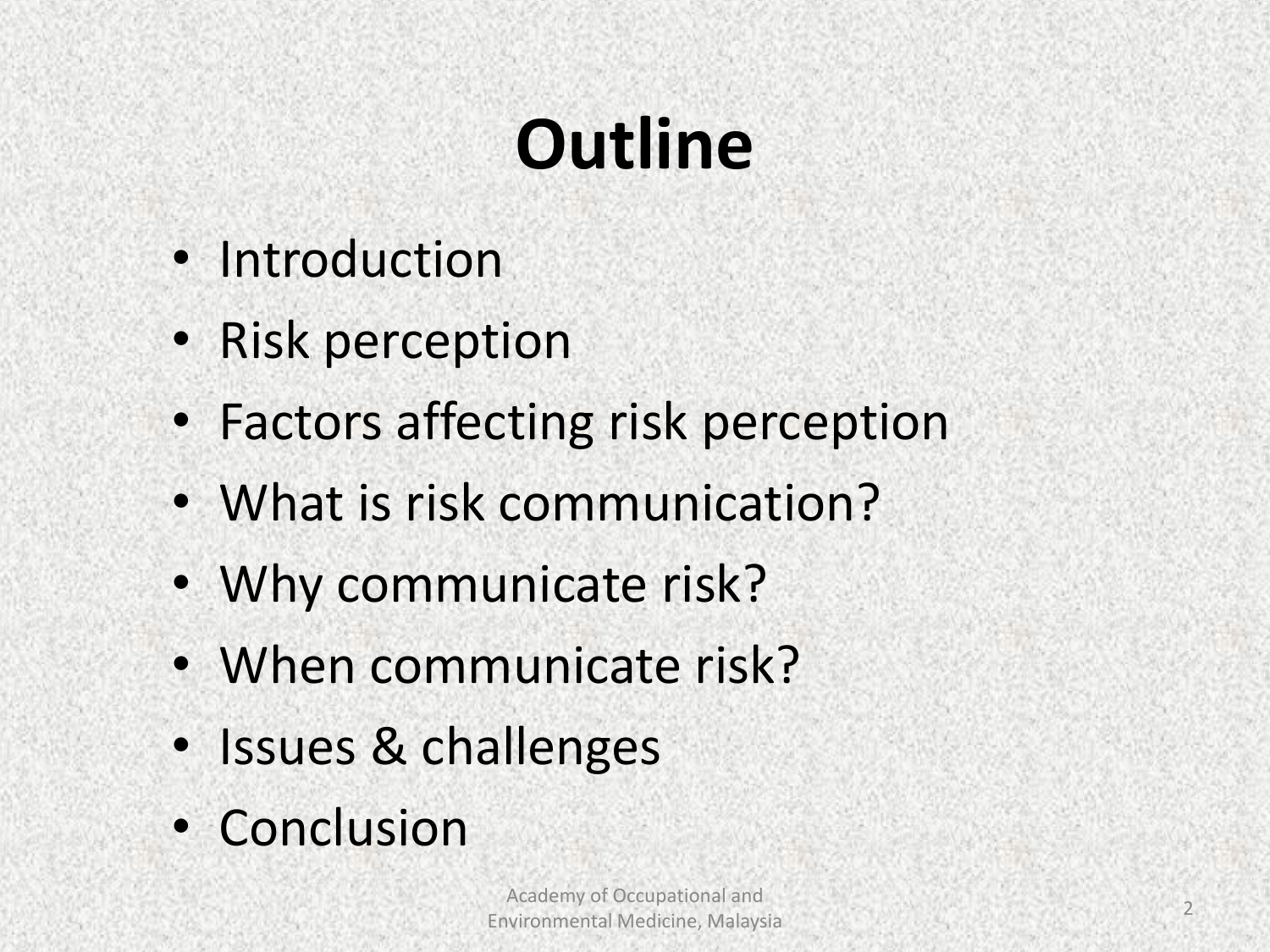## **Health & Safety Risk at the Workplace**

- Disease/illness, injury, mortality/fatality risks
- Hazardous substances, toxic materials, biological agents
- Unsafe working conditions
- Poor ergonomic working conditions
- Organization of work and psychosocial strains
- Any combination often all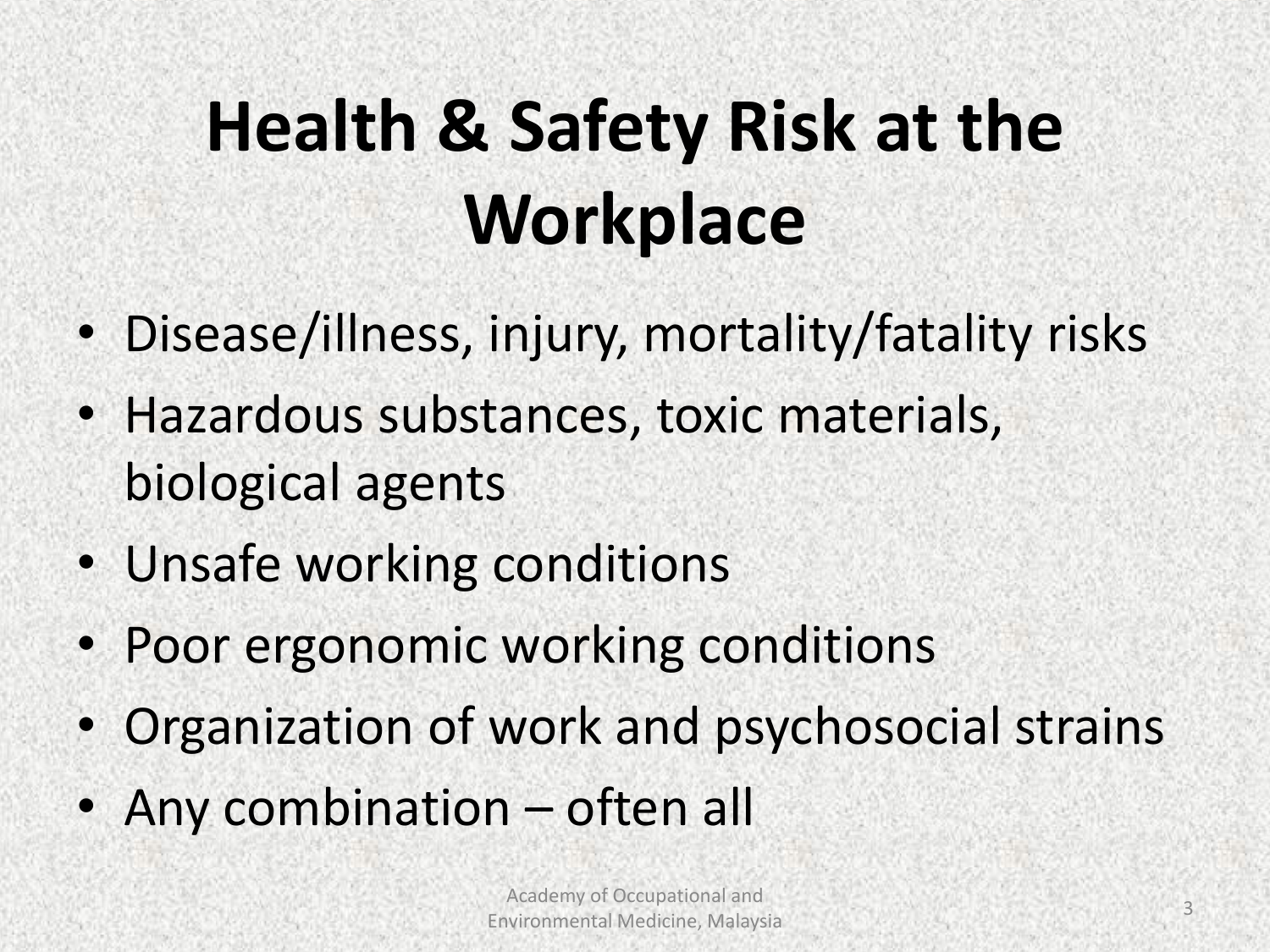## **Risk Perception**

- Experts and the public (workers) differ in their perception of risk
- Experts try to evaluate risk using:
	- numbers and statistics
	- relative ranking
- The public (workers) evaluate and rank risk intuitively
- But there are patterns in risk perception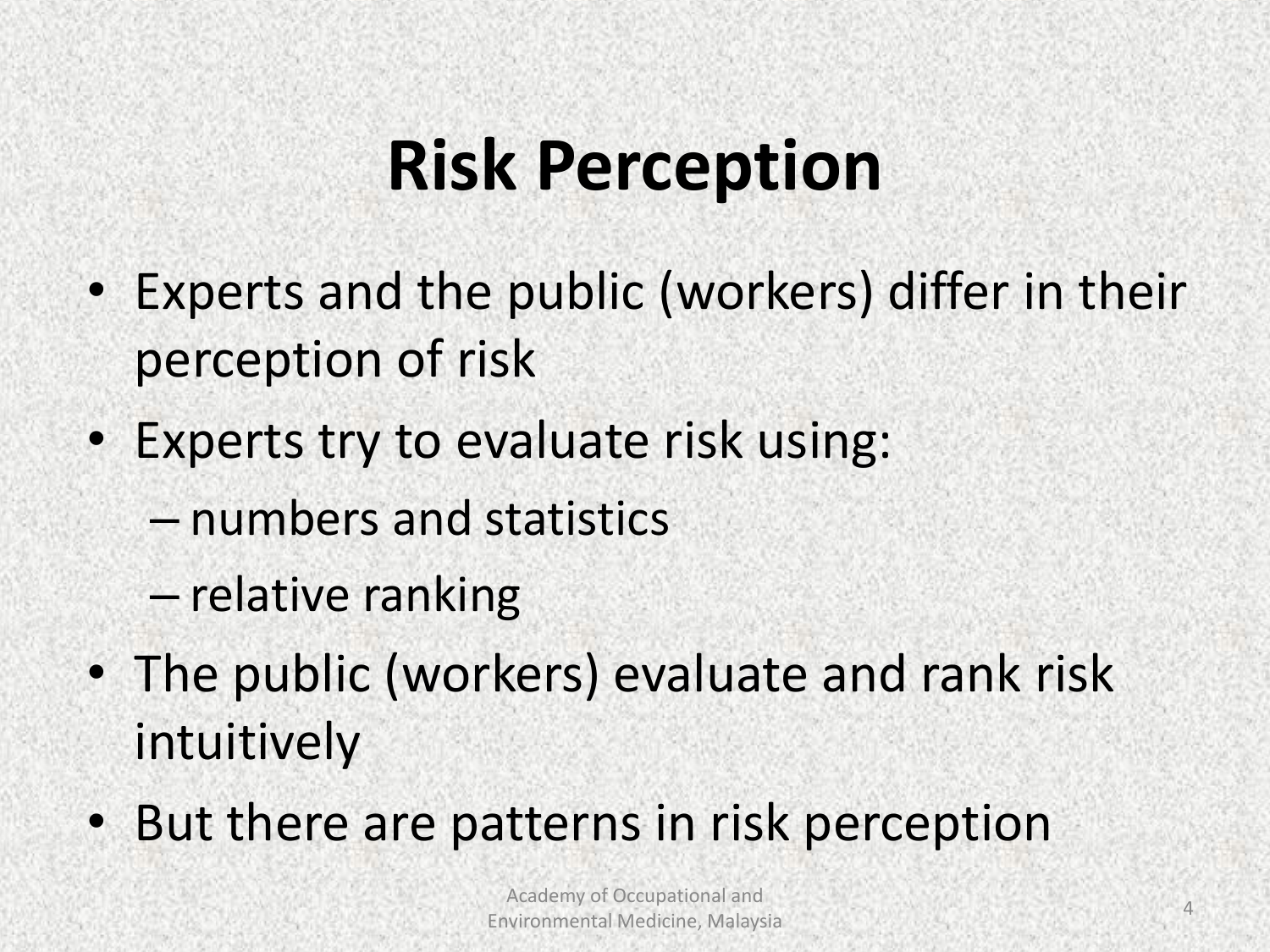#### **Intuition overestimates risk when …**

- 1. The effect is larger (especially catastrophic)
- 2. Exposure is not voluntarily
- 3. Risk/Effect is lesser known
- 4. Sensory perception is difficult
- 5. There is less personal control
- 6. Effects are long-term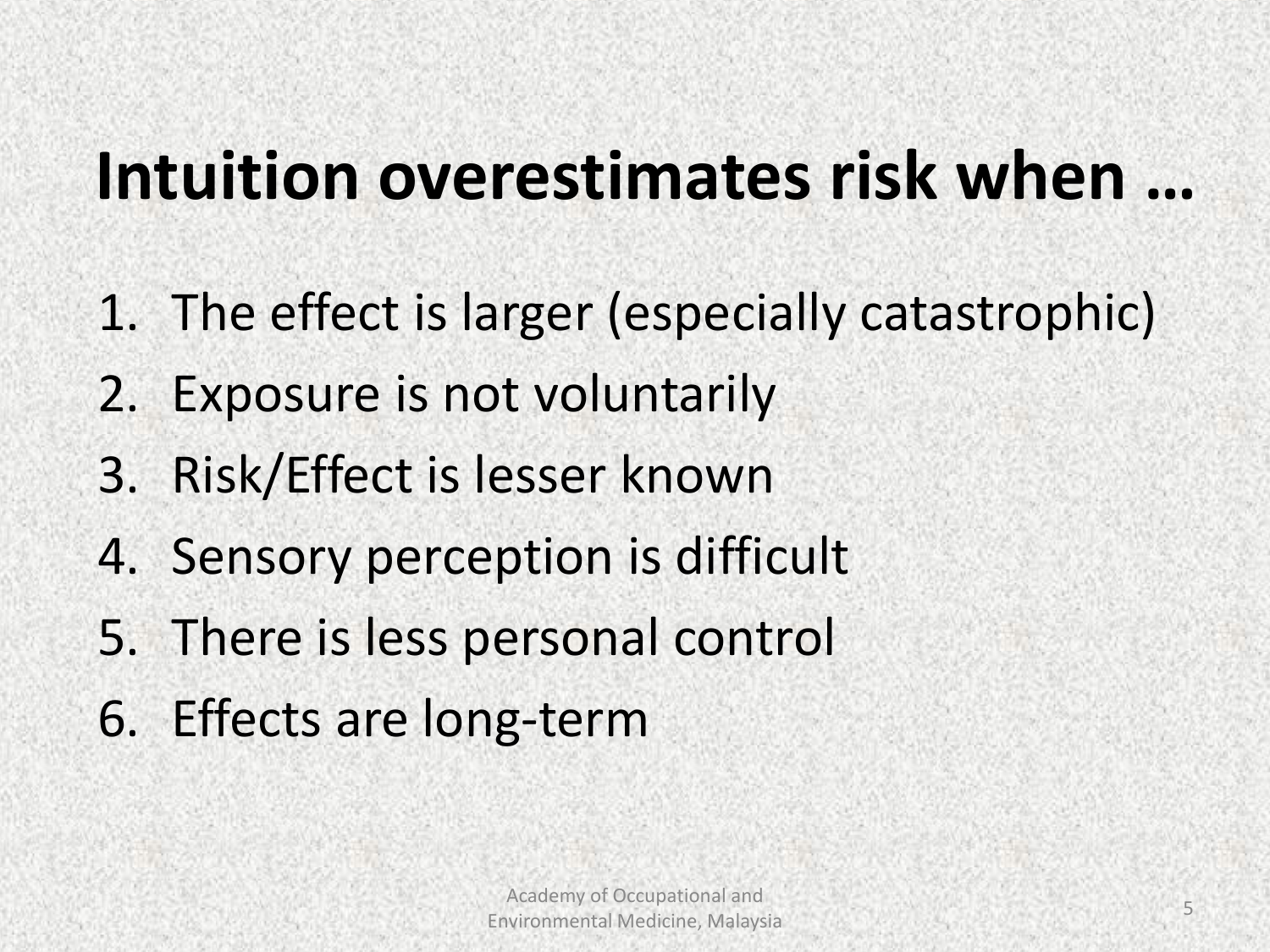#### Intuition overestimates risk when ...

- 7. Risk is man-made
- 8. Previous incidents have happened
- 9. Experts are not consistent
- 10.There is less confidence in people in control
- 11.There is more media attention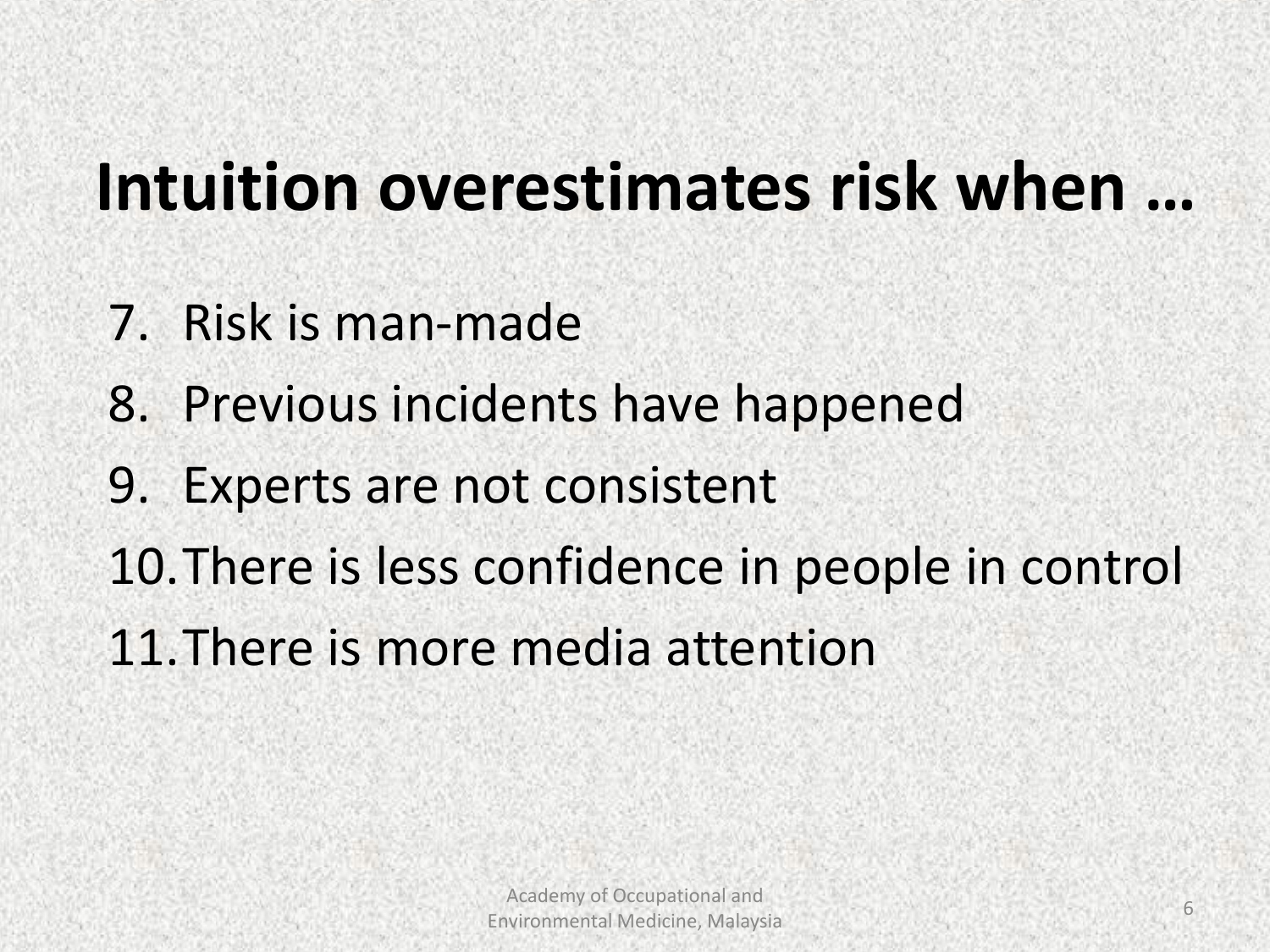## **Factors Affecting Risk Perception**

- Dread
- Risk to future generation
- Global catastrophes
- Fatal consequence
- Risk increasing
- Affects me
- Effect immediate
- Uncontrollable
- Unknown to the exposed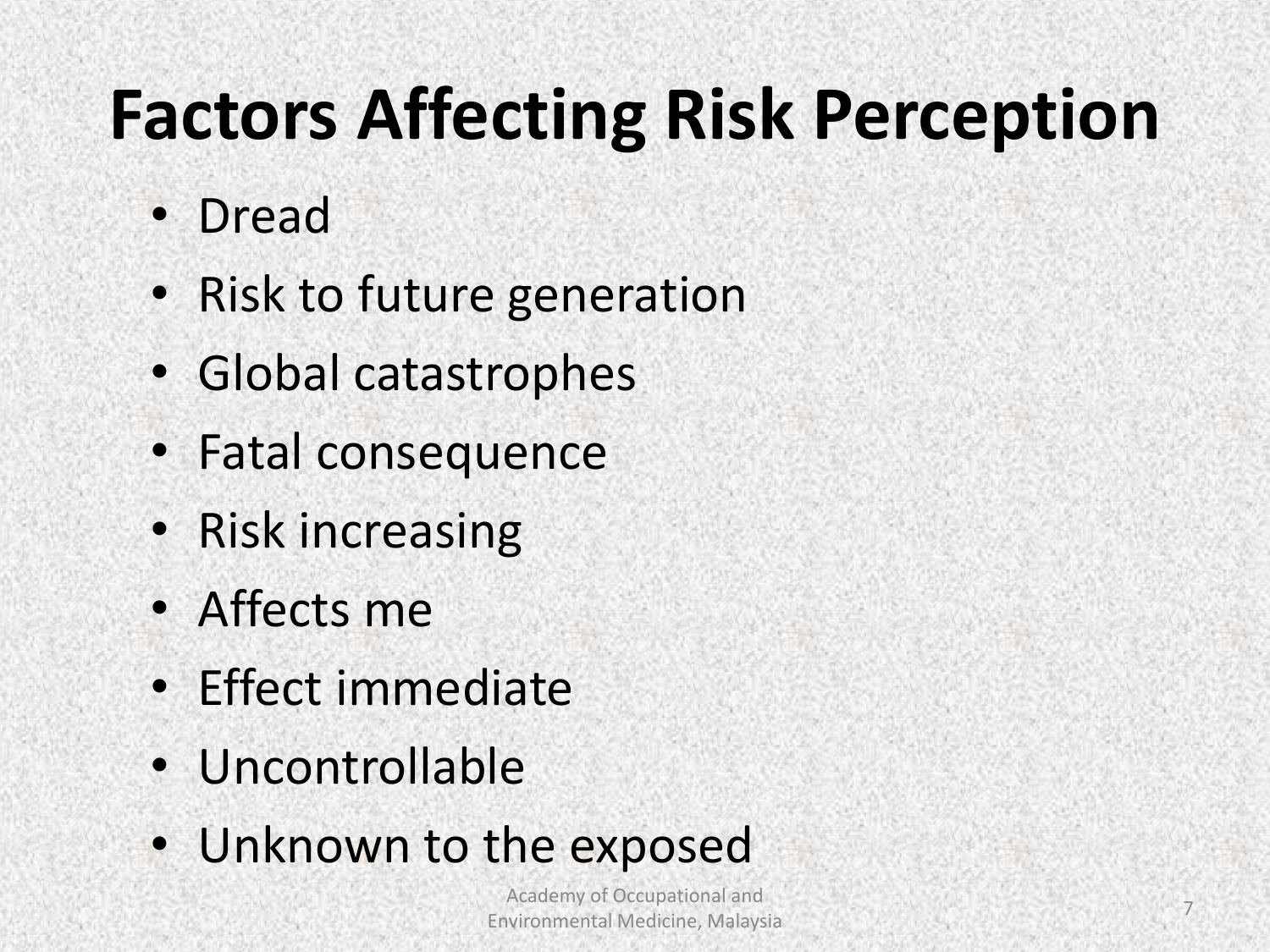## **The Need to Know Risks**

- Risk communication is a first step
- Need training "in a manner that can be applied in workers' daily work" – literacy, health literacy, language, culture, etc.
- Right to Know but what about Right to Act?
- Do we provide training about how to engage in action to prevent morbidities and mortality?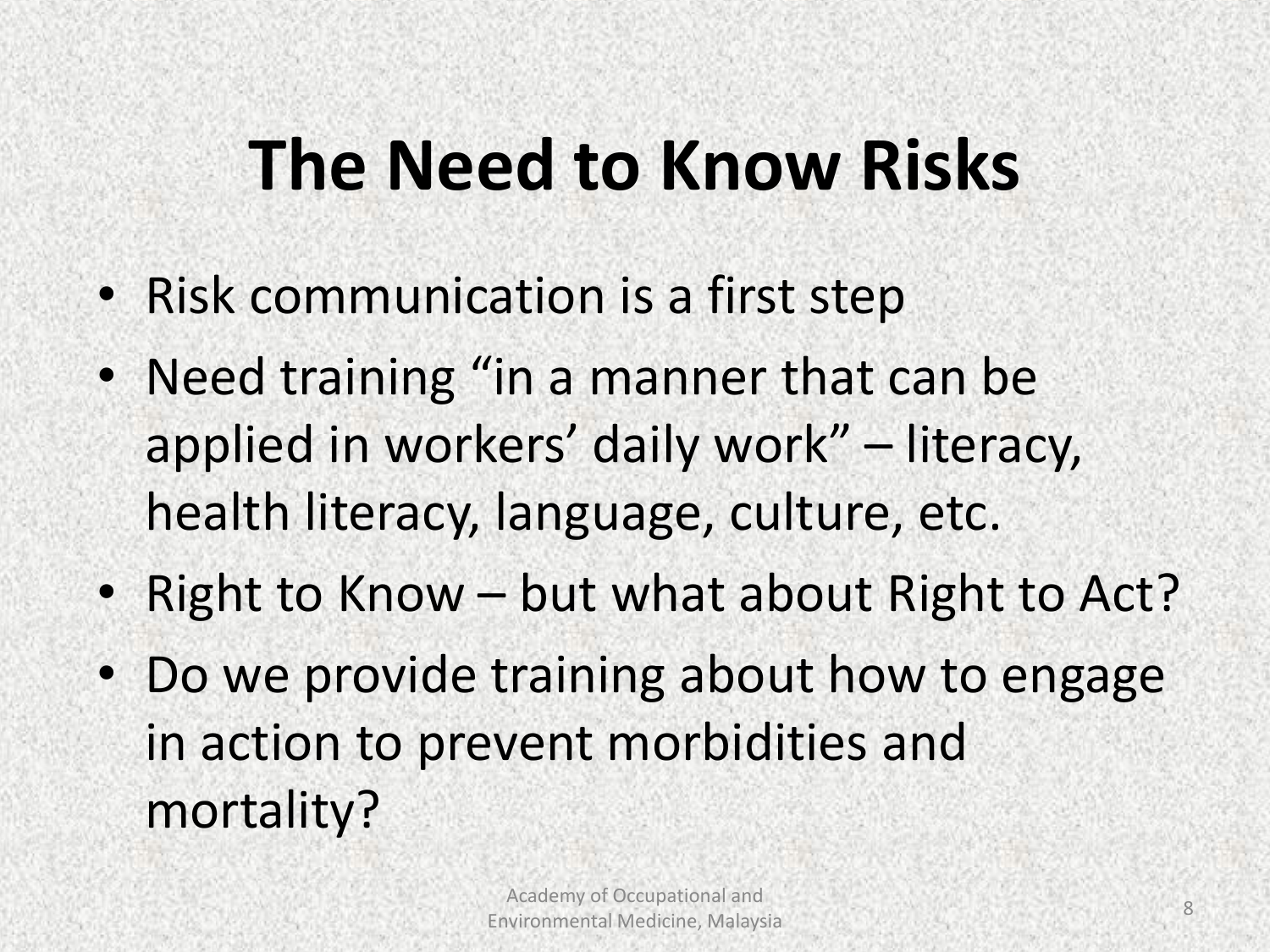## **What is Risk Communication?**

• Transfer of information about risk from a party with the knowledge to the stakeholders

Academia.

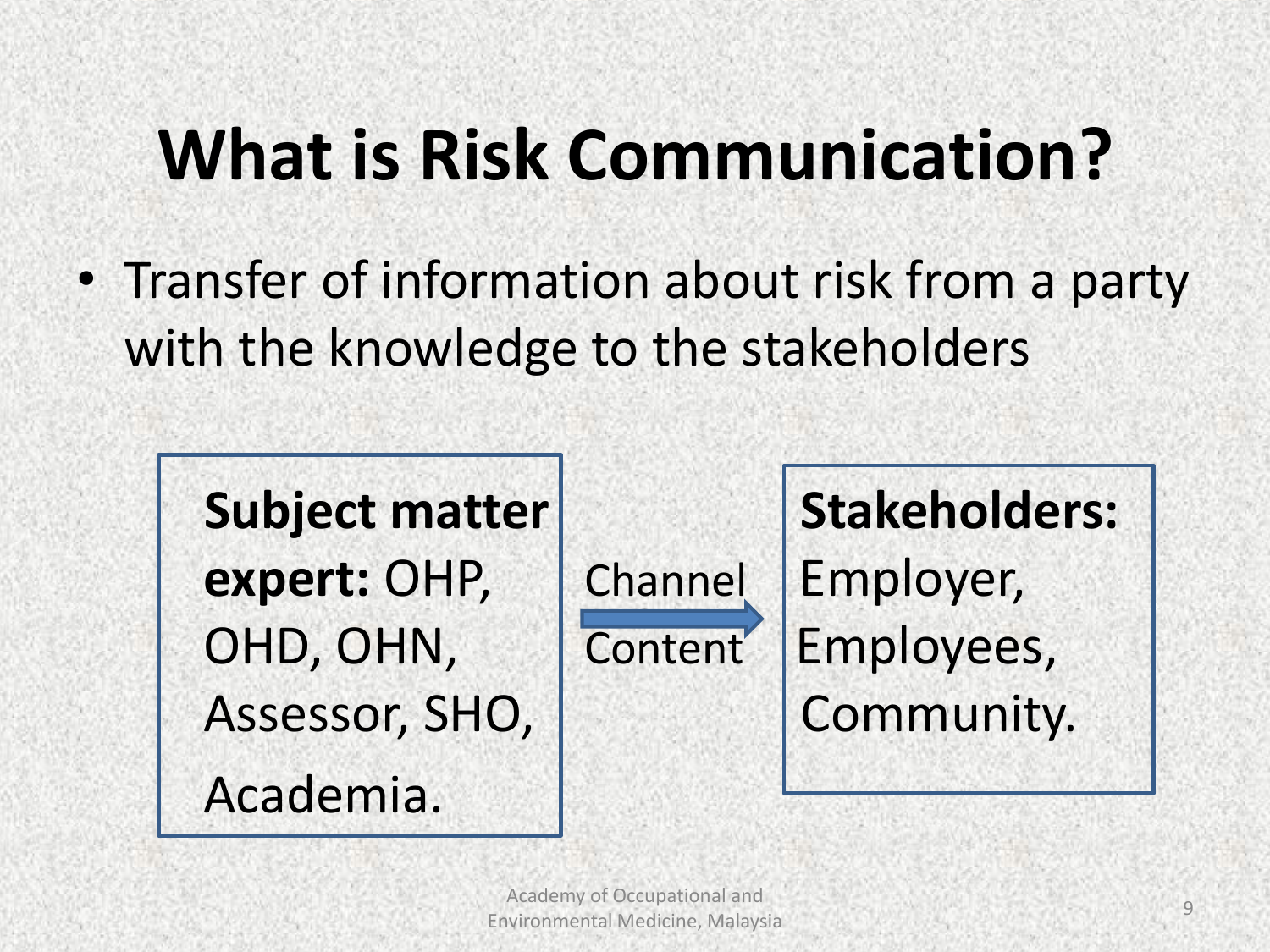## **Why Communicate Risk?**

- Risk communication is an essential element of Risk Management
- OSHA 1994 states the need of those who create the risk to manage the risk
- Workers' health and safety
- Employer compliance and liability prevention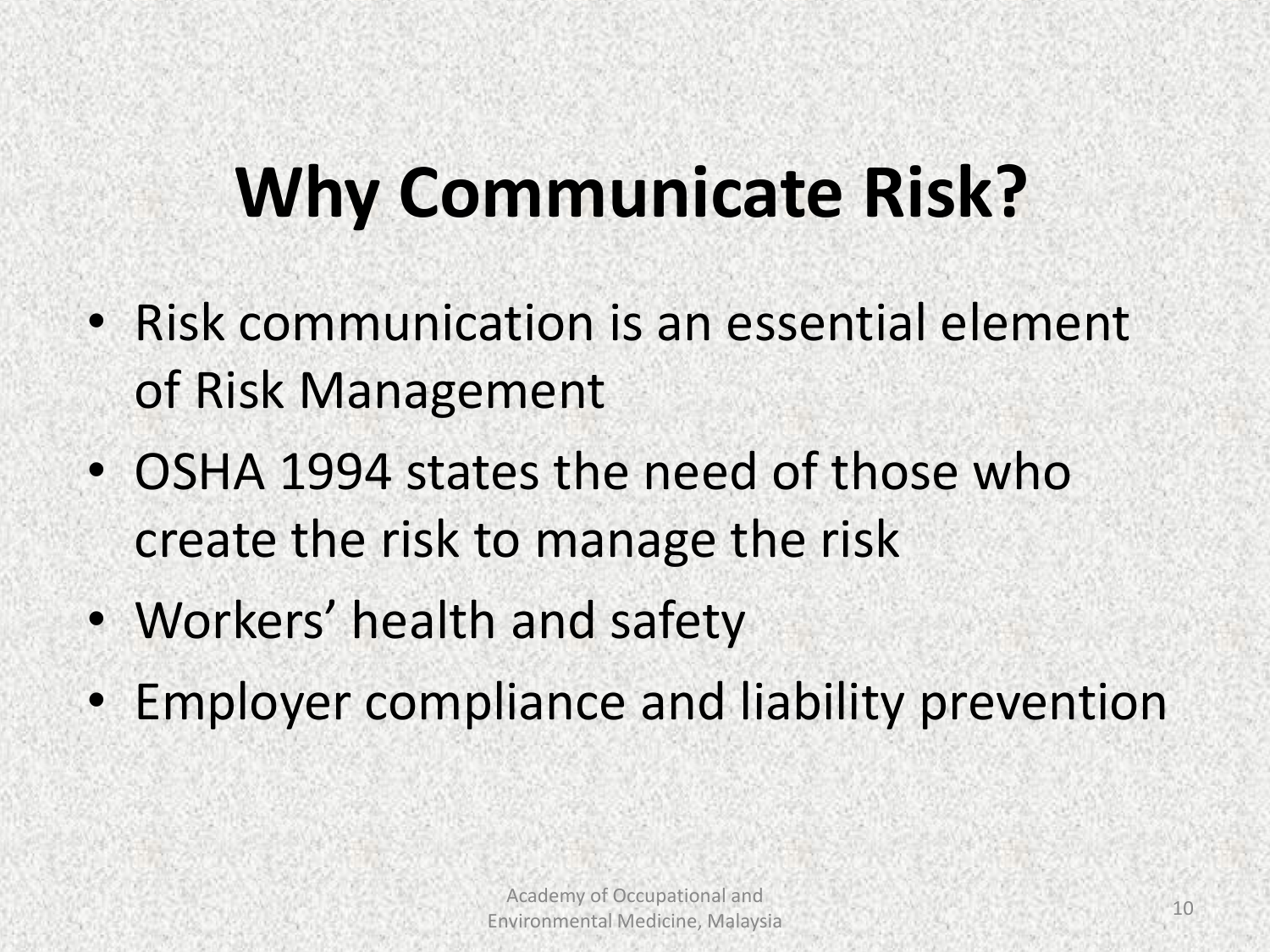## **Why Risk Communication is Important?**

• Increasing job demands and productivity

 $\rightarrow$  potentially conflicting with safety goals

- Increasing personal responsibilities through empowerment
- Perceived risk is more important
- Less chemical and physical hazards

 $\implies$  stress-related influences are more important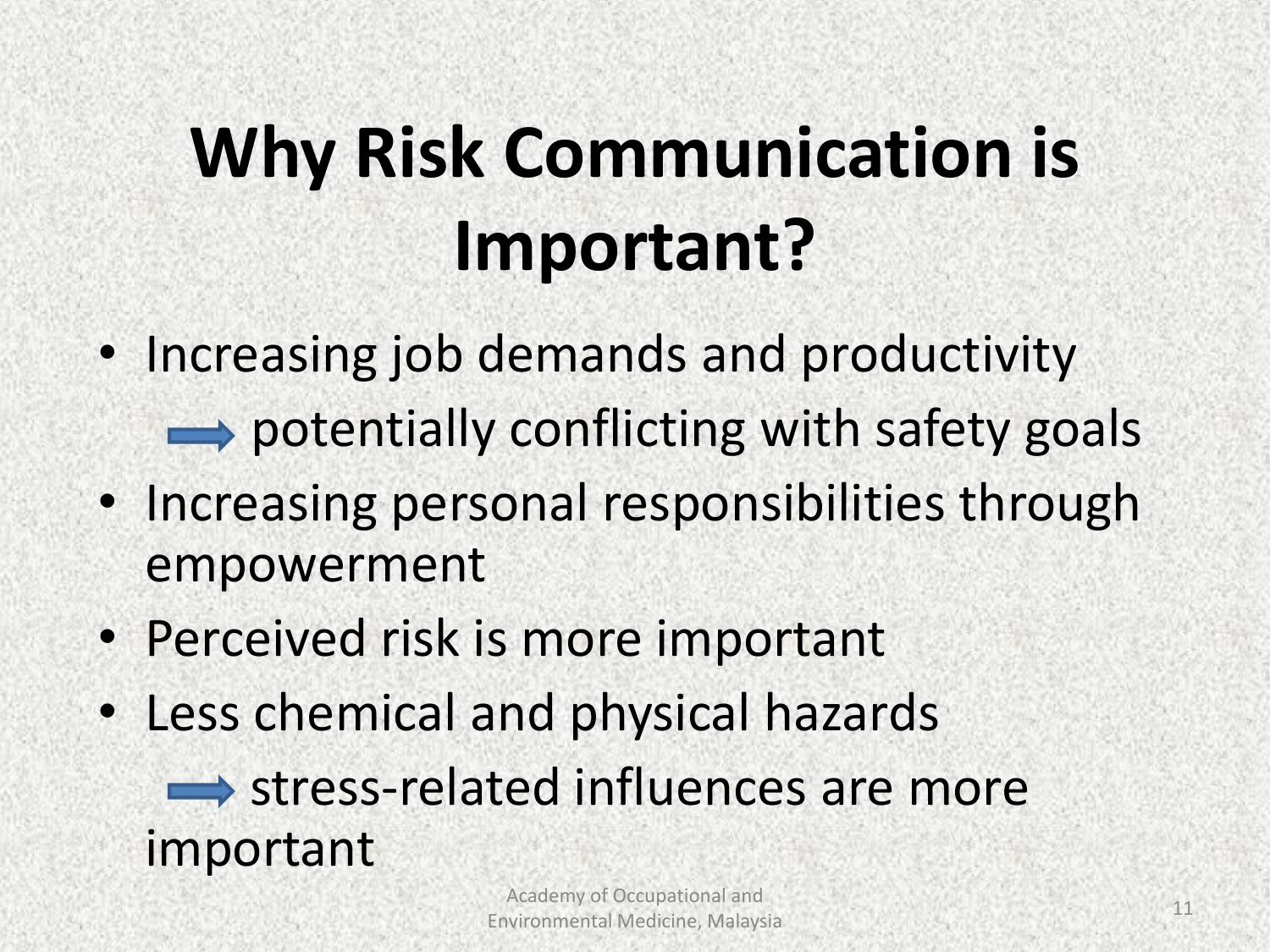## **When is Risk Communicated?**

- Day to day
- Investigation finding
	- Medical finding
	- Risk assessment
- Training
- Disaster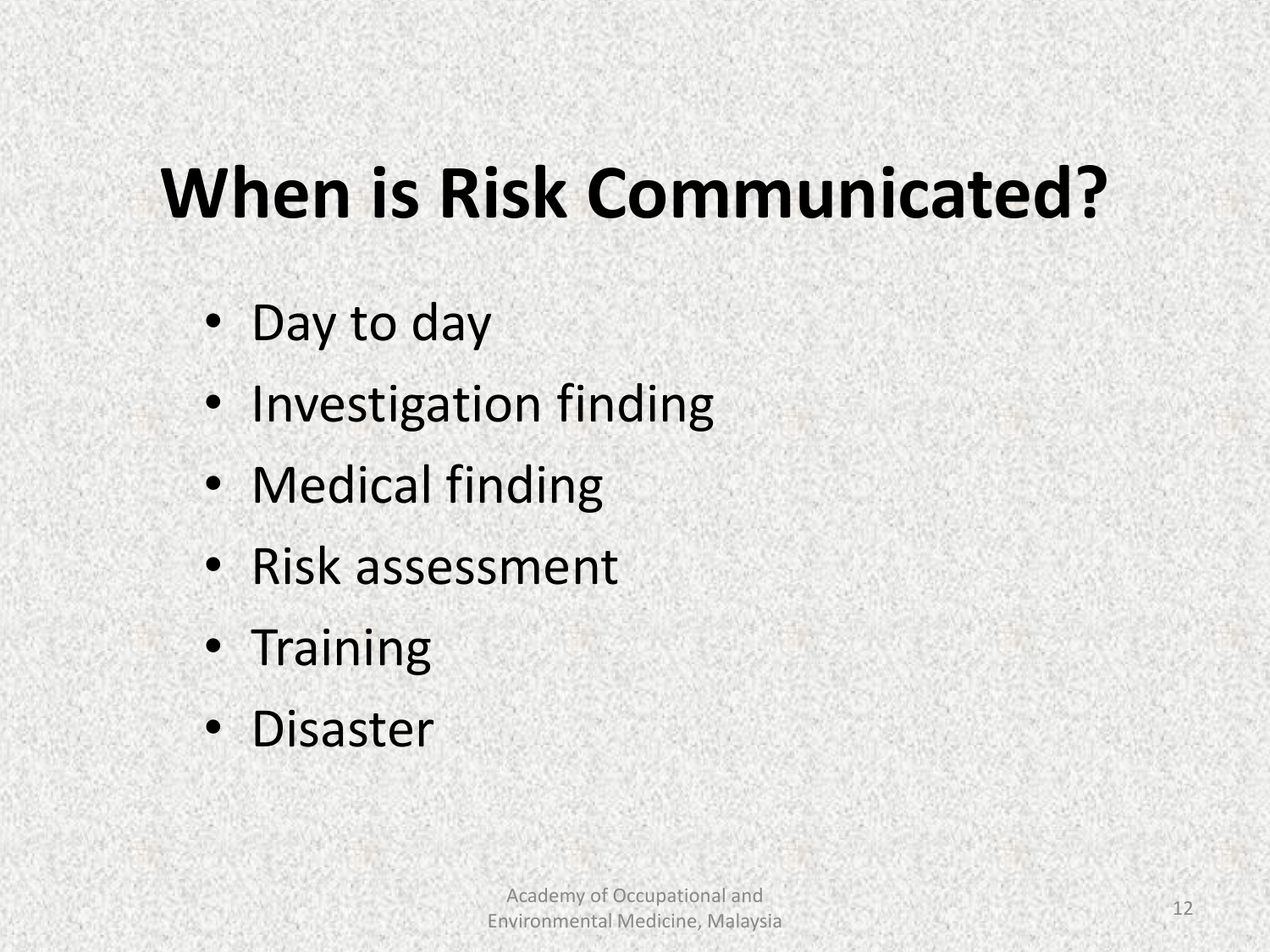## **Risk Communication**

- 1. Know your target group(s)
- 2. Know your goal
- 3. Know the expectations
- 4. Be trustworthy
- 5. The message should be unequivocal
- 6. Be timely
- 7. Be open and transparent
- 8. Be consistent
- 9. Keep the initiative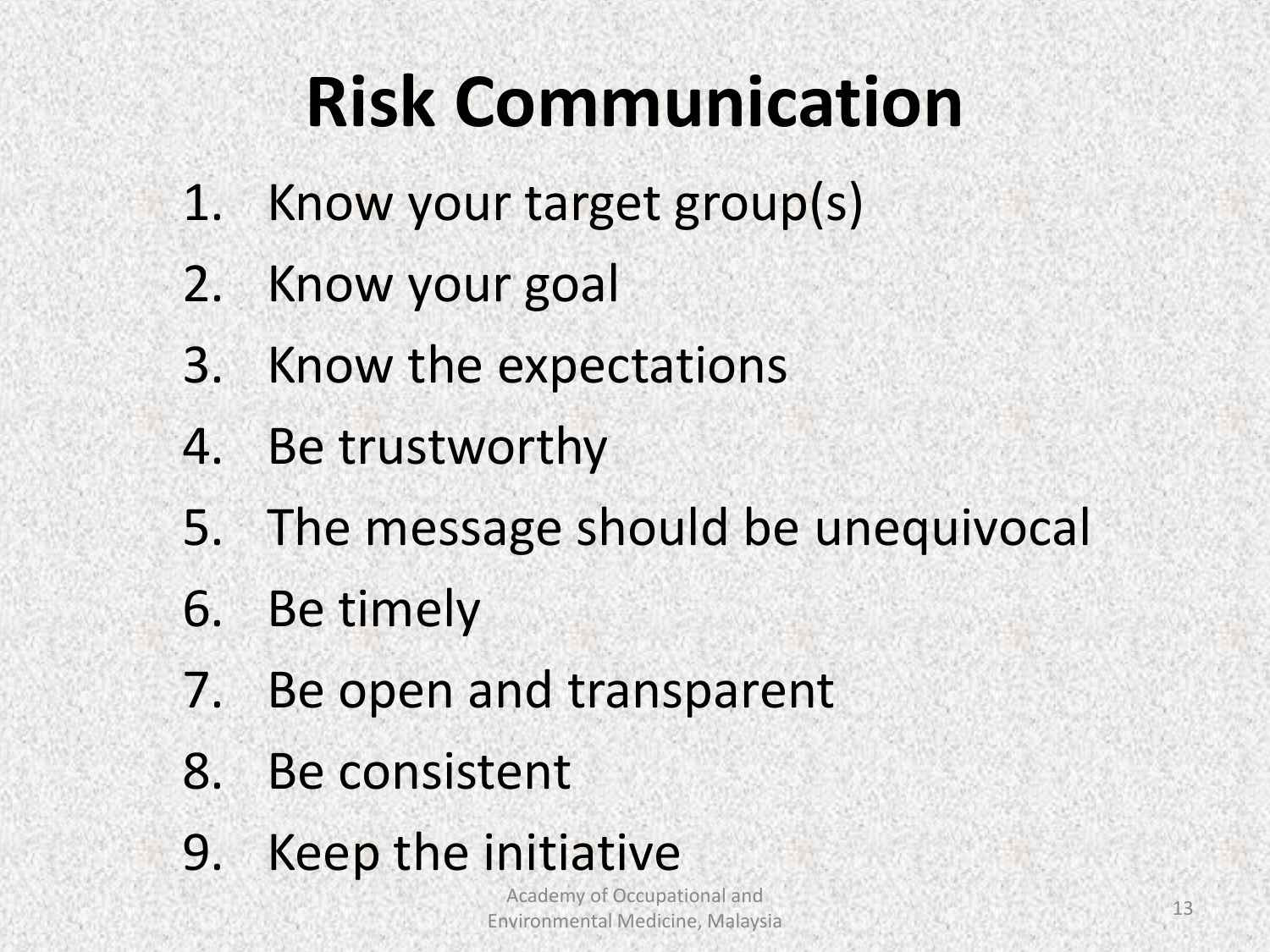### **Lessons Learned**

- Risk perception shows a consistent pattern
- Individuals may be very different from each other
- Knowing the perspective of the worker is very important
- There is more than an expert role for professionals
- After incidents, give information on causes and circumstances
- Take health complaints seriously
- Communicate on group level, but also on individual level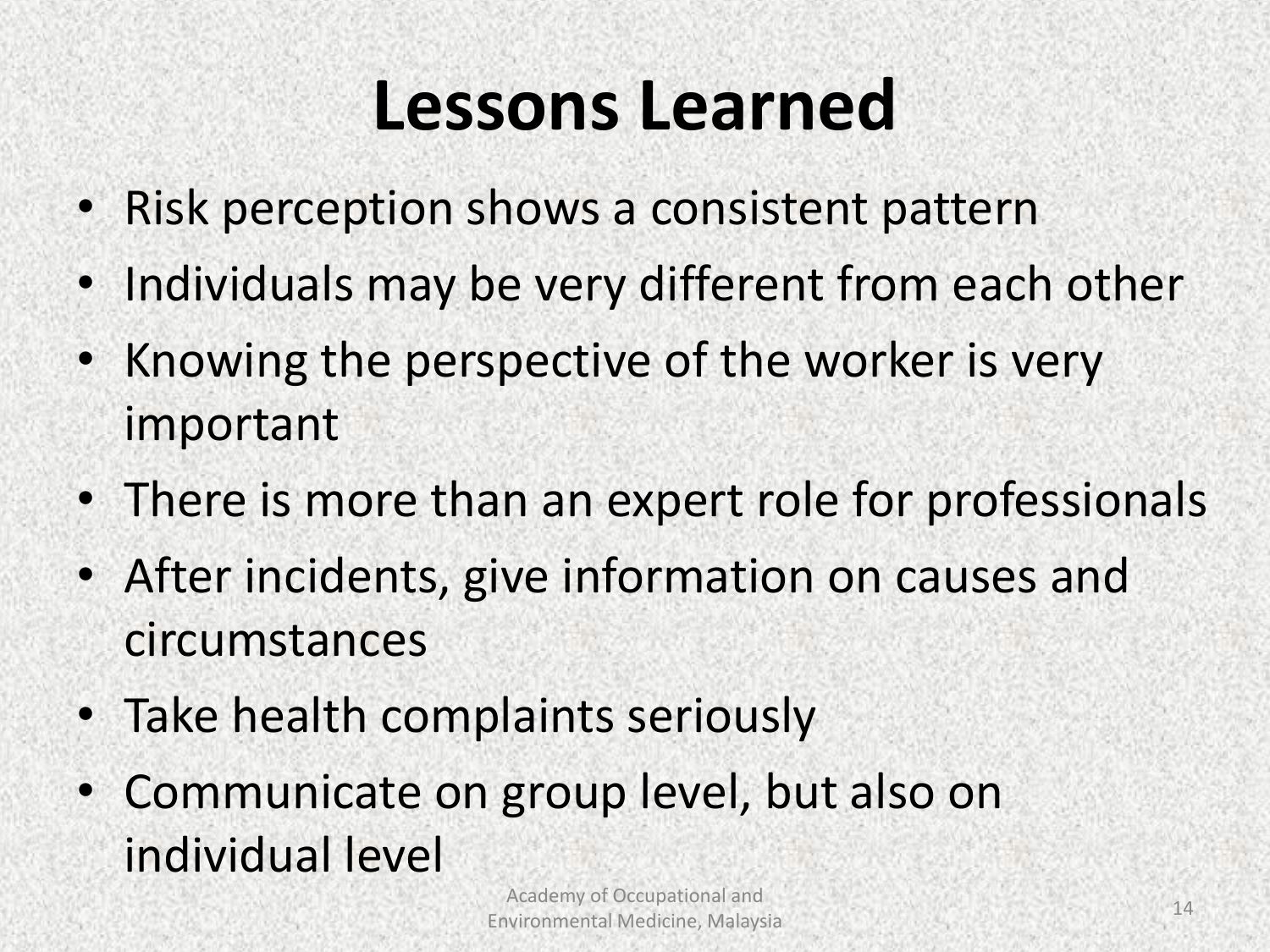## **Issues & Challenges**

• How are communicated risks understood and used by workers:

– to protect individual health & safety?

– to engage in building a health & safety movement?

- What outcome measures will best inform us of successful risk communication to workers?
- Interventions where workers have a major role in developing effective risk communication programs.